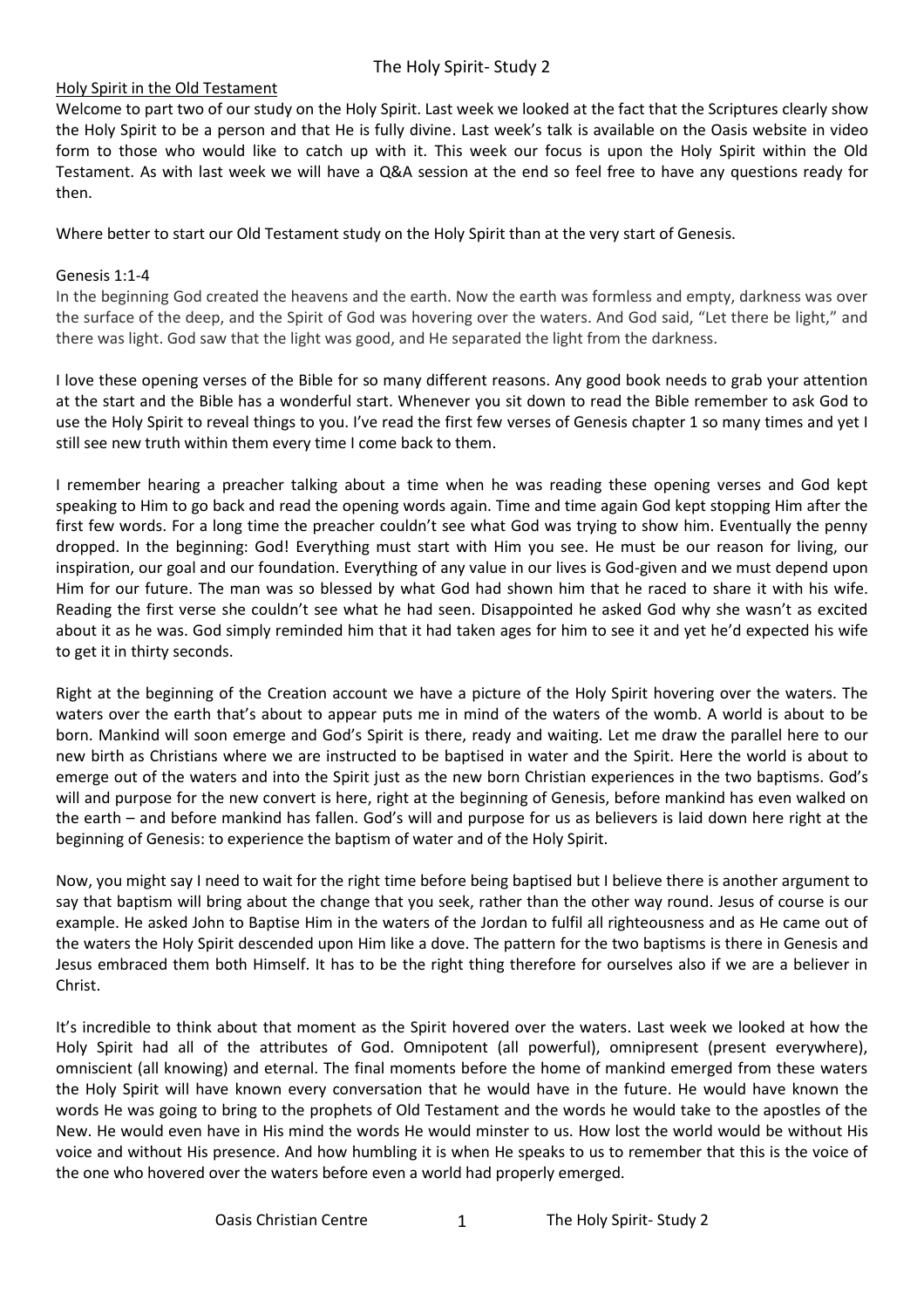The whole of the Godhead in fact is there in these opening verses of the Bible. Whilst the Spirit is hovering over the waters, it is Father God who speaks things into being and the Word of God going forth is the Son. We see this more clearly when we hold these opening verses of the Bible up to the beginning of John's gospel:

### John 1:1-4

In the beginning was the Word, and the Word was with God, and the Word was God. He was with God in the beginning. Through him all things were made; without him nothing was made that has been made. In him was life, and that life was the light of all mankind. The light shines in the darkness, and the darkness has not overcome it.

And in case you're not sure that the Word mentioned here is Christ, verse 14 goes on to say:

### John 1:14

The Word became flesh and made his dwelling among us. We have seen his glory, the glory of the one and only Son, who came from the Father, full of grace and truth.

So the whole of the Godhead is there as the creation unfolds. In actual fact the Trinity is referenced in just opening two words of the Bible but we need to understand the Hebrew text to realise that.

Genesis 1:1 re'shiyth 'elohiym [pronounced: ray-sheath E-low-heem] In the beginning God…

The Hebrew term for God used here is Elohim, and this is the plural form of the word El or Elohah (pronounced Eloh-akh) which are both rendered 'God'. Elohim is translated 'God' rather than 'Gods' in the Bible but the name has within its meaning the plurality of God. In other words, Elohim has the meaning of Gods but is rendered God. This is precisely how we describe the Trinity. One God but three. I would never say that I worship Gods but I know that the Father, the Son and the Spirit are each fully God in themselves.

The term Elohim is used again in Genesis 1:26 where the plurality of the Godhead is seen a little more clearly.

# Genesis 1:26

Then God [Elohim] said, "Let us make mankind in our image, in our likeness, so that they may rule over the fish in the sea and the birds in the sky, over the livestock and all the wild animals, and over all the creatures that move along the ground."

Well discussing the Trinity excites me but the focus of our study is the Holy Spirit and so I had better focus upon Him. We've seen in the opening verses of the Bible how the Holy Spirit has a vital role within the work of God on earth. He's there, right at the beginning, hovering over a formless, empty and dark expanse, void of life but about to be transformed and He is instrumental in that task.

The Hebrew term used for Spirit in these verses is ruwach (rue-akh) which means wind, breath, mind or spirit. When God created man, the Bible tells us that He breathed into Him the breath of life.

#### John 6:63 says

The Spirit gives life…….the flesh counts for nothing. The words I have spoken to you—they are full of the Spirit and life.

It makes sense to me that Adam and Eve would have been filled with the Spirit of God. After all they were made in perfection and in the New Testament we see that as soon as someone becomes a believer God's purpose for them is to be baptised not only in water but also in the Spirit. God's plans don't change.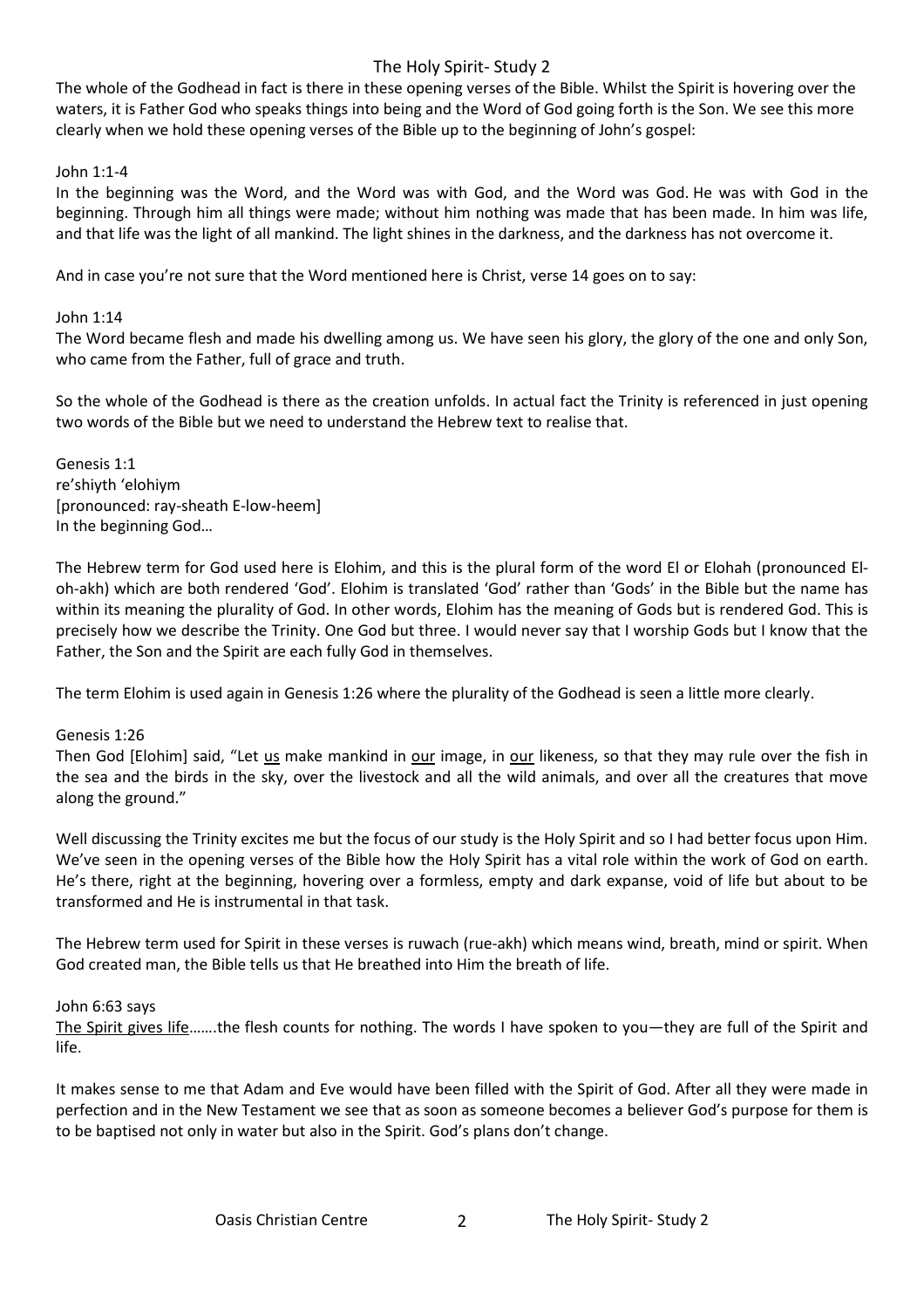I love the description of the Holy Spirt as a 'wind' too. When a ship is at sea it is necessary to direct the sails to catch the wind. The wind is powerless for a ship unless it sets its sails correctly. In our lives we too must submit ourselves to His leadership and allow Him to direct the course of our lives.

Although we see the Holy Spirit here at the start of the Old Testament, we must understand that in Old Testament times the Holy Spirit was not freely available to God's people. This is simply because Christ's redemptive work on the cross had not yet occurred. In contrast, the work of Christ in the New Testament made God's presence available to all who believed. As Jesus offered up His life on the cross the Gospels describe how the curtain in front of the Holy of Holies was torn in two, from top to bottom. The barrier of sin to God's presence that the curtain represented, had been removed by Jesus' atoning sacrifice.

In truth it's remarkable that before the work of redemption the Holy Spirit could come upon anyone at all, let alone fill them. In general His anointing was reserved for prophets, priests and kings. Outside of these offices, only a select few experienced His anointing over their lives in order to fulfil specific duties. Those who were to receive the full presence of Holy Spirit upon their lives within the Old Testament were frequently anointed with oil ahead of their ministry.

We can see how prophets and kings were called into office by this anointing oil in 1 Kings 19.

# 1 Kings 19:15,16 [Speaking to Elijah]

The Lord said to him, "Go back the way you came, and go to the Desert of Damascus. When you get there, anoint Hazael king over Aram. Also, anoint Jehu son of Nimshi king over Israel, and anoint Elisha son of Shaphat from Abel Meholah to succeed you as prophet.

No priests could serve at the Tabernacle or Temple without being anointed first.

#### Exodus 28:40,41 [God's instructions to Moses]

Make tunics, sashes and caps for Aaron's sons to give them dignity and honor. After you put these clothes on your brother Aaron and his sons, anoint and ordain them. Consecrate them so they may serve me as priests.

In 1 Samuel 16:10-13 we see the effect that anointing with oil had upon David when he was called into office to lead the nation of Israel by the prophet Samuel.

# 1 Samuel 16:10-13

Jesse had seven of his sons pass before Samuel, but Samuel said to him, "The Lord has not chosen these." So he asked Jesse, "Are these all the sons you have?" "There is still the youngest," Jesse answered. "He is tending the sheep." Samuel said, "Send for him; we will not sit down until he arrives." So he sent for him and had him brought in. He was glowing with health and had a fine appearance and handsome features. Then the Lord said, "Rise and anoint him; this is the one." So Samuel took the horn of oil and anointed him in the presence of his brothers, and from that day on the Spirit of the Lord came powerfully upon David.

The oil used to anoint represented the presence and authority of the Holy Spirit. The oil itself had no magical powers or properties, just like the oil we use in church today. Its use however, was directed by God and for this purpose its proper application would be effective.

Outside of the roles of the prophets, priests and kings, some were anointed to fulfil a particular duty for God. For example, God anointed some of Moses' elders in order to help him lead the people of Israel and settle their disputes when they were roaming through the wilderness.

Numbers 11:16,17; 24,25 The Lord said to Moses: "Bring me seventy of Israel's elders who are known to you as leaders and officials among the people. Have them come to the tent of meeting, that they may stand there with you. I will come down and speak with you there, and I will take some of the power of the Spirit that is on you and put it on them. They will share the burden of the people with you so that you will not have to carry it alone.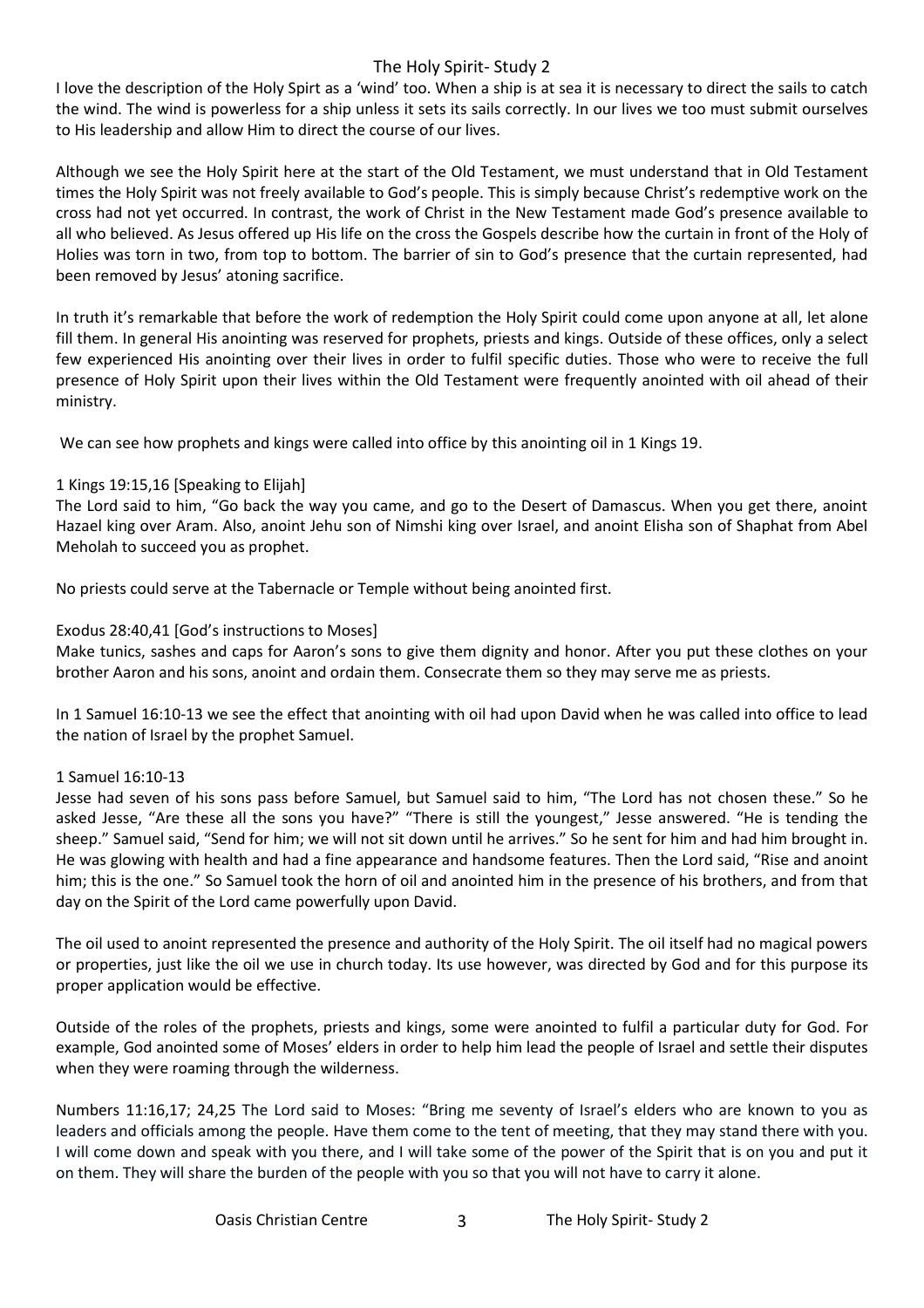So Moses went out and told the people what the Lord had said. He brought together seventy of their elders and had them stand around the tent. Then the Lord came down in the cloud and spoke with him, and he took some of the power of the Spirit that was on him and put it on the seventy elders. When the Spirit rested on them, they prophesied—but did not do so again.

Their prophesying served as a witness to those around them that the Spirit had come upon them. The fact that they didn't prophesy again was not an indication that the Spirt had left them. Their gifting was to settle disputes and help Moses lead the people rather than to prophesy.

In the New Testament all believers are promised the Holy Spirit. This was not the case in the Old Testament. Little over 100 people are described as having the Holy Spirit upon their lives in the OT and that includes the 70 elders who were anointed to help Moses lead the people of Israel in the wilderness. In the New Testament the believer also has the assurance that the presence of the Holy Spirit will never leave them. This was not the promise in the Old Testament. Some received the anointing for just a period of time whilst they fulfilled a particular divine purpose.

Exodus 31:1-11 Then the Lord said to Moses, "See, I have chosen Bezalel son of Uri, the son of Hur, of the tribe of Judah, and I have filled him with the Spirit of God, with wisdom, with understanding, with knowledge and with all kinds of skills— to make artistic designs for work in gold, silver and bronze, to cut and set stones, to work in wood, and to engage in all kinds of crafts. Moreover, I have appointed Oholiab son of Ahisamak, of the tribe of Dan, to help him. Also I have given ability to all the skilled workers to make everything I have commanded you: the tent of meeting, the ark of the covenant law with the atonement cover on it, and all the other furnishings of the tent— the table and its articles, the pure gold lampstand and all its accessories, the altar of incense, the altar of burnt offering and all its utensils, the basin with its stand— and also the woven garments, both the sacred garments for Aaron the priest and the garments for his sons when they serve as priests, and the anointing oil and fragrant incense for the Holy Place. They are to make them just as I commanded you."

If you've ever wondered how these men knew how to create these items, then here is the answer. They were directed by the Holy Spirit who had been given to them for these specific tasks. And when their work was complete the anointing would have lifted from them.

In contrast to this, others would lose the anointing through disobedience to God. King Saul lost God's anointing when He ceased to follow God's direction and instead he became tormented by an evil spirit.

1 Samuel 16:14 Now the Spirit of the Lord had departed from Saul, and an evil spirit from the Lord tormented him.

We must remember that this is the permissive tense used here. God allowed the spirit to come and torment him. God doesn't have evil spirits and he doesn't send them to torment anyone. I gave an example of this in the first study which related to the death of the firstborn at the Passover.

When Saul ceased fulfilling his duty as king, God no longer had any purpose keeping the anointing of the Holy Spirt upon him. Saul was resisting His counsel anyway and so the Spirit left him.

The Holy Spirit also left Samson when his hair had been cut.

Judges 16:20 After putting him to sleep on her lap, she [Delilah] called for someone to shave off the seven braids of his hair, and so began to subdue him. And his strength left him. Then she called, "Samson, the Philistines are upon you!" He awoke from his sleep and thought, "I'll go out as before and shake myself free." But he did not know that the Lord had left him.

The Lord did return to him however when Samson called out to Him to strengthen him again in order to pull down the pillars of the Philistine temple.

David knew that even as King there wasn't the promise that the Holy Spirit would be with him forever. We can hear his heart cry in Psalm 51 for the Spirit never to leave him.

Oasis Christian Centre 4 The Holy Spirit- Study 2